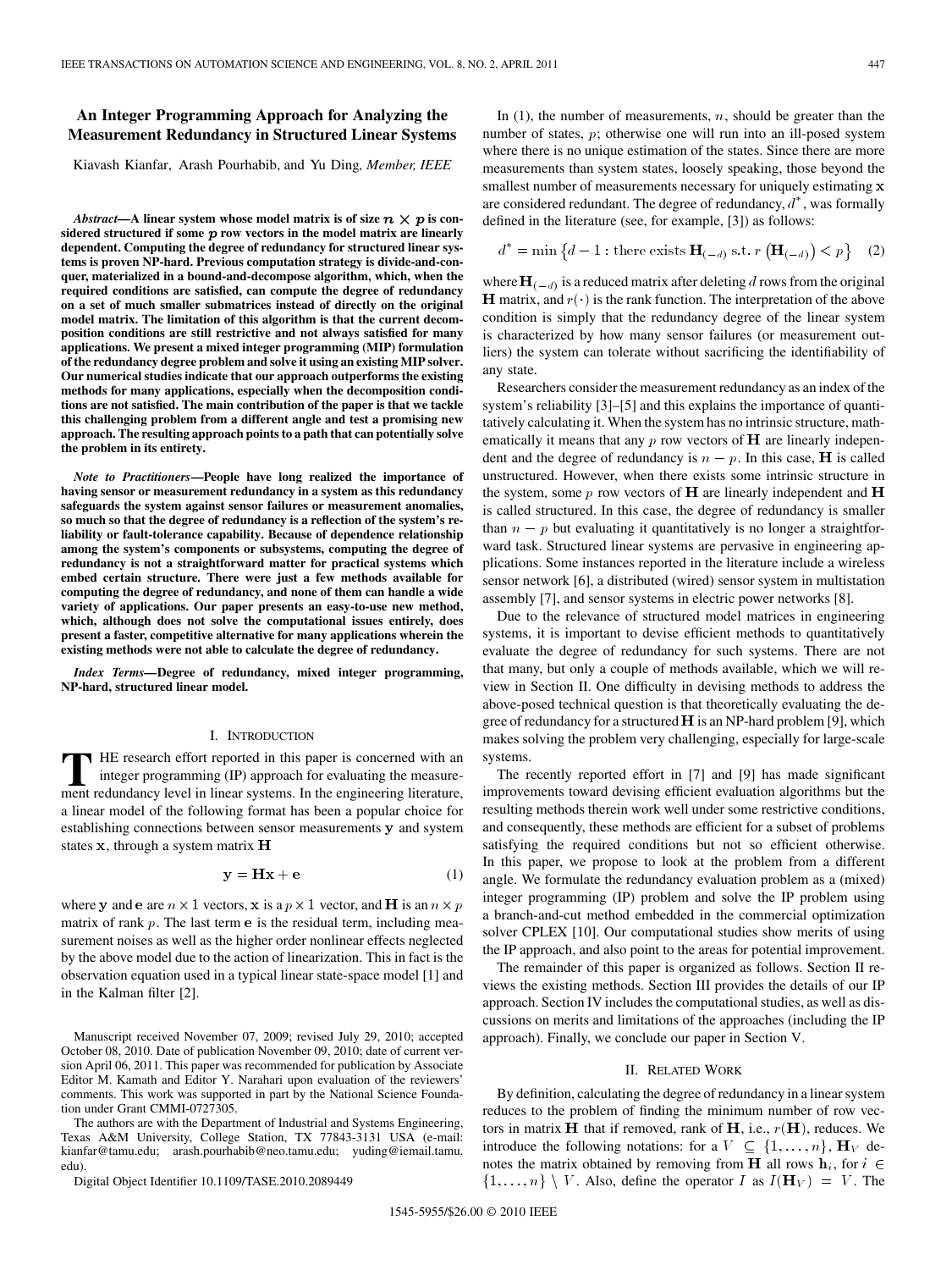problem of evaluating the degree of redundancy is to find the minimum integer value  $d^*$  such that there exists a  $V \subseteq \{1, \ldots, n\}$  where  $|V| = n - d^* - 1$  and  $r(\mathbf{H}_V) < p$ . The exhaustive rank testing procedure that finds  $d^*$  is to search over all row subsets of **H** as follows:

|  |  | Algorithm 1. (Exhaustive Rank Testing [3]) |
|--|--|--------------------------------------------|
|--|--|--------------------------------------------|

Step 0—Set  $d = 1$ .

Step 1—Check all subsets  $V \subseteq \{1, \ldots, n\}$  where  $|V| = n - d$ , to see if there exists any such that  $r(H_V) < p$ . If yes,  $d^* = d - 1$ and stop. Else set  $d = d + 1$  and repeat Step 1.

We note that the assumption that  $r(\mathbf{H}) = p$  is what is usually the case in practice. The case of  $r(H) < p$  can obviously be handled by Algorithm 1 in a similar fashion.

If H possesses some special structure, the bound-and-decompose algorithm [7] has substantial computational benefits. By applying a transformation algorithm  $[7]$ ,  $[11]$ ,  $H$  becomes a bordered block diagonal form (BBDF) [7]

$$
\mathbf{H} = \begin{bmatrix} \mathbf{B}_1 & & & \\ & \mathbf{B}_2 & & \\ & & \ddots & \\ & & & \mathbf{B}_r \\ \mathbf{S}_1 & \mathbf{S}_2 & \cdots & \mathbf{S}_r \end{bmatrix}
$$

where the block  $\mathbf{B}_t$  is an  $n_t \times p_t$  matrix, and  $\mathbf{S}_t$  is an  $n_s \times p_t$ matrix for  $t = 1, ..., r$ . The  $S_t$  matrices form the border. We have  $n_s + \sum_{t=1}^r n_t = n$  and  $\sum_{t=1}^r p_t = p$ . The unwritten elements are zero. Let U be a subset of  $\{1, \ldots, r\}$ , and define  $H[U]$  as the reduced BBDF obtained by removing from  $H$  the submatrices  $\mathbf{B}_t$  and  $\mathbf{S}_t$  for  $t \in \{1, \ldots, r\} \setminus U$ . Then, for any  $k \in \{1, ..., r\}$ , if  $g^*(\mathbf{H}^T) \ge (k+1)/k \mid n_S - 1$ , we have  $g^*(\mathbf{H}^T) = \min_U \{ g^*(\mathbf{H}[U]^T) : U \subseteq \{1, \ldots, r\} \text{ and } |U| = k \},$ where  $g^*(\mathbf{H})$  is the cogirth of the vector matroid defined over columns of the matrix  $H$  (for the concepts of matroid and cogirth, please refer to [9]).

**Algorithm 2**. (Bound-and-Decompose [7])

Step 0—Set  $d = 1$ .

Step 1—If  $d < (r/(r-1))n_S - 1$ , set  $k^* = r$  go to Step 2; otherwise find  $k^*$  that gives minimum number of matrices to be rank-tested based on the decomposition property:  $k^* = \arg \min_{n_S/(d-n_S+1)\leq k\leq r} [\sum_{U \subseteq \{1,\ldots,r\}; |U|=k}]$  $\binom{n_S + \sum_{t \in U} n_t}{d}$ . Step 2—Check all  $\mathbf{H}[U]_V$ , where  $U \subseteq \{1, \ldots, r\}$ ,  $|U| = k^*$ ,  $V \subseteq I(H[U])$  and  $|V| = n - d$ , to see if there is any such that  $r(H[U]_V) < p$ : If yes, set  $g^*(\mathbf{H}^T) = d$ ; stop. Else set  $d = d + 1$ and go to Step 1. In the end, the redundancy degree  $d^* = g^*(\mathbf{H}^T) - 1.$ 

## III. 0-1 MIXED INTEGER PROGRAMMING APPROACH

Efficiency of Algorithm 2 is related to the sparsity of the original system: if the system is highly sparse, meaning the subsystems are of very small sizes (i.e., small block sizes in BBDF) AND the interconnections are in small number (i.e., fewer border rows) as well, then the bound-and-decomposition can work effectively. Although sparse systems do exist, it is unfortunately not guaranteed that actual engineering systems always satisfy the required sparsity condition.

To address this issue, we propose a novel 0-1 Mixed Integer Programming (0-1 MIP) [12], [13] formulation for the redundancy degree problem and use it to find the redundancy degree of a structured linear system. Our 0-1 MIP formulation for the redundancy degree problem is based on the concept of null space (or kernel) of a matrix. The null space of **H**, denoted by  $null(H)$ , is the set of vectors  $\mathbf{x} \in \mathbb{R}^p$ , where  $\mathbf{Hx} = \mathbf{0}$ . If  $r(\mathbf{H}_V) = p$  then based on a fundamental property in linear algebra  $null(\mathbf{H}_{\mathbf{V}}) = \{0\}$ , and if  $r(\mathbf{H}_{V}) < p$  then the null space will be of a higher dimension and contains nonzero vectors too. In fact, we have  $r(\mathbf{H}_V) + \phi(\mathbf{H}_V) = p$ , where  $\phi(\mathbf{H}_V)$  denotes the nullity of  $\mathbf{H}_V$ , i.e., the dimension of its null space.

As such, the redundancy degree problem can be solved by finding the minimum number of vectors that if eliminated from  $H$ , the remaining matrix, i.e.,  $\mathbf{H}_{V^*}$ , has a nonzero null space  $(V^*)$  is the index set of the remaining vectors). The redundancy degree would be one less than this minimum. This means that if  $x \in \mathbb{R}^p$  is the nonzero vector in  $null(\mathbf{H}_{V^*})$ , the number of  $\mathbf{h}_i$ 's,  $i = 1, ..., n$  for which  $\mathbf{h}_i \mathbf{x} \neq 0$ is minimized. Our 0-1 MIP formulation looks for such a vector x. We assume that all the row vectors of **H** are scaled such that  $||\mathbf{h}_i||_1 =$  $\sum_{i=1}^p |h_{ij}| = 1$ . In other words, if  $\|\mathbf{h}_i\|_1 \neq 1$  then  $\mathbf{h}_i \leftarrow \mathbf{h}_i / \|\mathbf{h}_i\|_1$ . Then, our 0-1 MIP formulation is as follows:

$$
\min \sum_{i=1}^{n} q_i \tag{3}
$$

s.t.  

$$
- q_i \le \sum_{j=1}^p h_{ij} x_j \le q_i \quad i = 1, ..., n
$$
 (4)

$$
-1+2z_j \leq x_j \leq 1 \quad j=1,\ldots,p
$$
\n<sup>(5)</sup>

$$
\sum_{j=1}^{P} z_j = 1\tag{6}
$$

$$
x_j \in \mathbb{R}, q_i, z_j \in \{0, 1\}
$$
  $i = 1, ..., n; j = 1, ..., p.$  (7)

Based on constraints (4), if  $\mathbf{h}_i \mathbf{x} \neq 0$  for any *i*, then the 0-1 variable  $q_i$ will get a value of 1 and if  $h_i x = 0$  it will get a value of zero because the objective is to minimize the summation of all  $q_i$ 's. Therefore, objective (3) is minimizing the total number of vectors out of all  $\mathbf{h}_i$ ,  $i = 1, \dots, n$ for which  $h_i x \neq 0$ . For this reason, the optimal objective value will be  $d^* + 1$ . We will have  $V^* = \{i : q_i = 0\}$ . However, we need to make sure that the vector  $x$  is nonzero because with only constraint (4),  $x = 0$  will produce a trivial solution in which all  $q_i$ 's are zeros while minimizing objective (3).

Constraints  $(5)$  and  $(6)$  are to force the requirement that  $x$  is nonzero. Based on the combination of these two constraints at least one element of x, say  $x_{i^*}$ , will be equal to 1 where we will have  $z_{i^*} = 1$ . The other elements will be between  $-1$  and 1. Therefore,  $x$  will be a nonzero vector, where  $\|\mathbf{x}\|_{\infty} = \max_{j} |x_j| = 1$ , which covers all possibilities in  $\mathbb{R}^p$  up to a scaling factor.

In practical applications, it is usually true that  $r(\mathbf{H}) = p$  and, therefore, the formulation (3)–(7) can be used to solve the problem. However, we would like to note that with a slight modification this formulation can also be used for the case where  $r(H) < p$ . If  $r(H) < p$ , then the nonzero vector  $x$  would already exist without eliminating any rows of  $H$ . Then, the formulation (3)–(7) cannot be used directly.

On the other hand, a basis for the null space of  $H$  can be easily found using the usual techniques in linear algebra such as row reduction [14]. This basis will consist of  $p - r(\mathbf{H})$  linearly independent vectors, say  $\mathbf{h}'_1, \ldots, \mathbf{h}'_{p-r(\mathbf{H})}$ . Now, we can solve the redundancy degree problem by adding the following set of constraints to formulation (3)–(7):

$$
\sum_{j=1}^{p} a'_{ij} x_j = 0 \qquad i = 1, \dots, p - r(\mathbf{H}). \tag{8}
$$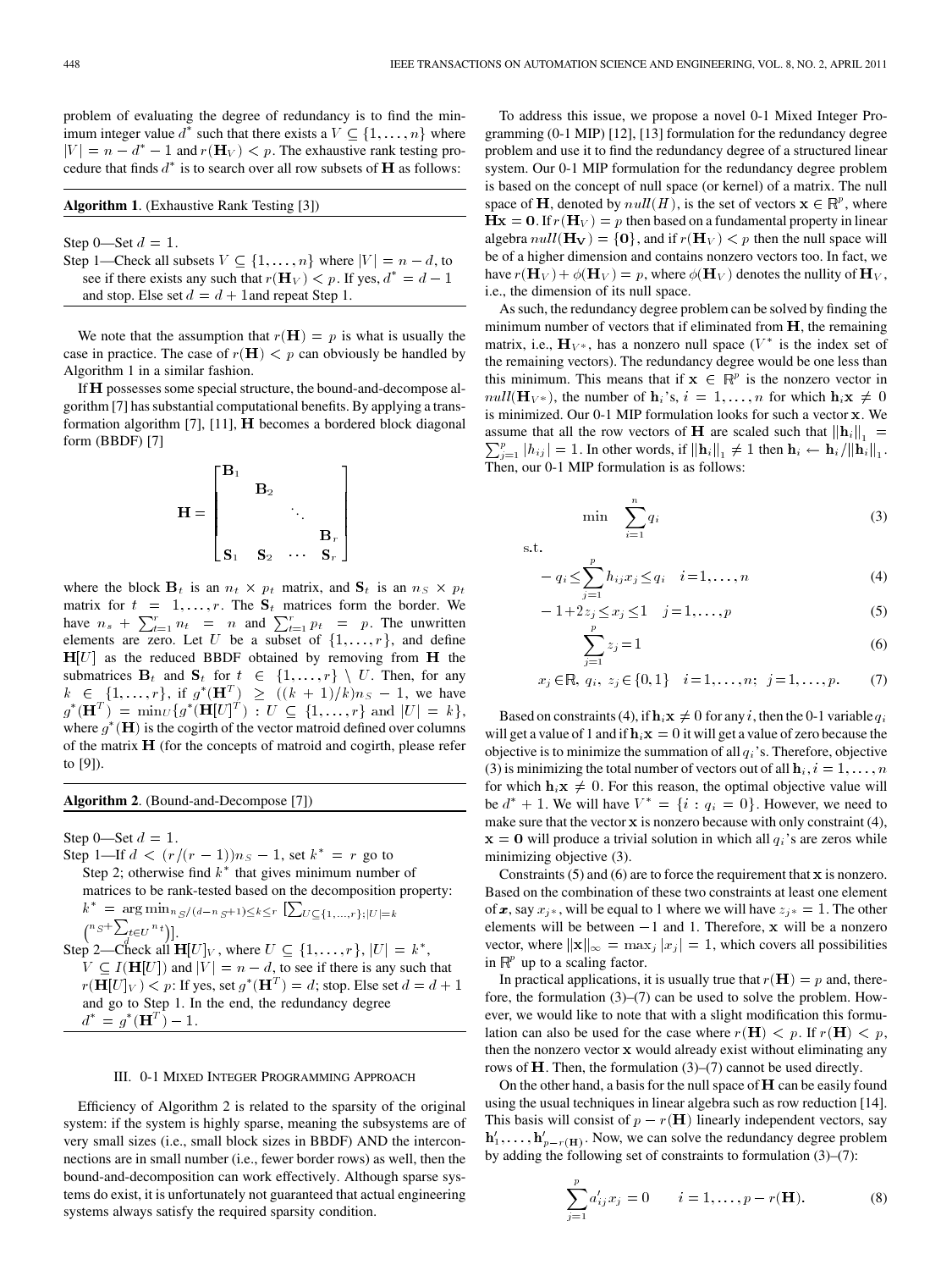TABLE I PROPERTIES OF TEST INSTANCES

| Model Matrix <b>H</b> |                     |                |                |           |          |  |  |
|-----------------------|---------------------|----------------|----------------|-----------|----------|--|--|
| No.                   | Size $(n \times p)$ | $n_{\rm s}$    | r              | $bound^*$ | $d^*$    |  |  |
|                       | $26 \times 12$      | 2              |                | 1.67      |          |  |  |
| $\overline{2}$        | $66 \times 27$      | 3              | 8              | 2.42      |          |  |  |
| 3                     | $154 \times 72$     | $\overline{c}$ | $\overline{2}$ | 3         |          |  |  |
| $\overline{4}$        | $221 \times 55$     | $\overline{2}$ | 11             | 1.2       | 13       |  |  |
| 5                     | $318 \times 144$    | 8              |                | 9.67      |          |  |  |
| 6                     | $1009 \times 252$   |                | 41             | 0.025     | 15       |  |  |
| 7                     | $500 \times 383$    | 9              |                | 11        | $\leq$ 5 |  |  |

Notes:  $\pi$ : this is the bound  $(r/(r-1))n_s-1$ used in Algorithm 2.

TABLE II COMPUTATION TIMES OF ALGORITHMS 1, 2, AND 3 FOR TEST INSTANCES

| Computation Time        |              |                   |                     |  |  |  |  |
|-------------------------|--------------|-------------------|---------------------|--|--|--|--|
| No.                     | Algorithm 1  | Algorithm 2       | Algorithm 3         |  |  |  |  |
| 1                       | 8 sec.       | $0.1$ sec.        | $0.1$ sec.          |  |  |  |  |
| $\overline{2}$          | $>120$ hours | $6.1 \text{ min}$ | 15 sec.             |  |  |  |  |
| $\overline{\mathbf{3}}$ | $>120$ hours | $120 \text{ min}$ | 66 sec.             |  |  |  |  |
| 4                       | $>120$ hours | 16.5 min          | 76 min              |  |  |  |  |
| 5                       | $>120$ hours | $>120$ hours      | $140 \text{ sec}$   |  |  |  |  |
| 6                       | $>120$ hours | 38.2 min          | ##<br>$> 10$ hours  |  |  |  |  |
| 7                       | $>120$ hours | $>120$ hours      | $>10$ hours $^{\#}$ |  |  |  |  |

Notes:  $\#$  # : out of memory.

These constraints force the vector  $x$  to be in the row space of  $H$ , and so the optimal objective value to formulation  $(3)$ – $(8)$  will give the minimum number of  $\mathbf{h}_i$ 's that must be removed in order to have a nonzero vector x orthogonal to all the remaining  $h_i$ 's in the row space of  $H$ .

We note that our 0-1 MIP formulation is completely general and can be applied to find the degree of redundancy of any linear system. This 0-1MIP formulation can be solved using existing MIP solution procedures [15]. Readers who may not be familiar with the MIP solution technique can consult references [12] and [13].

Several computer software packages are available for solving general 0-1 MIP problems using the techniques explained above. CPLEX is one of the best-known packages for this purpose [10], and thus is indeed what we used for solving our MIP formulation for several test instances.

### IV. COMPUTATIONAL RESULTS AND DISCUSSION

In this section, we run some numerical experiments to test our proposed method, and compare its performance with the two existing methods, reviewed in Section II. Our 0-1 MIP method is called Algorithm 3. The criterion for comparison is of course the computation time.

The test results are summarized in Tables I and II. We take most of the testing instances from the literature. In fact, the first six instances are from three different papers: instances 1 and 2 are associated with multistation assembly applications, taken from [9], instances 3 and 5 are associated with the wireless sensor network applications, reported in [6], and instances 4 and 6 are reported in [7]. Instance 7 is a hypothetical instance created by us in order to illustrate some points we would like to make.

For each instance, Table I shows the size  $(n$  and  $p)$ , number of border rows  $(n<sub>S</sub>)$ , number of blocks  $(r)$ , the bound used in Step 1 of Algorithm 2 for decomposition, and the degree of redundancy  $(d^*)$ . Table II shows the computation time using each algorithm. When ">120 hours" is listed in the table, it means that the routine is manually terminated after the reported amount of time. All the methods are tested on the same computer. Algorithms 1 and 2 were coded in C, and for Algorithm 3, we coded the formulation (3)–(7) in AMPL modeling language [16] and used CPLEX 10.0 solver to solve the generated formulation for each instance.

It is not surprising that Algorithm 1 is only appropriate to handle the small problems (instance 1). For smaller size instances 1, 2, and 3, the MIP performs significantly better than Algorithm 2 even for the cases where it is possible for Algorithm 2 to do a significant level of decomposition. In such cases, the 0-1 MIP solver is simply faster than the exhaustive searches that Algorithm 2 has to do on the submatrices.

For larger instances, we observe that only when Algorithm 2 can do significant decomposition, that is when the bound is much smaller than the degree of redundancy  $(d^*)$ , it does better than 0-1 MIP (instances 4 and 6). However, when that is not the case (instance 5), MIP does significantly better. In instance 5, Algorithm 2 does no decomposition at any iteration because the bound condition is not satisfied.

Instance 5 demonstrates the superiority of 0-1 MIP over Algorithm 2. This case, which is from wireless sensor network, was originally reported in [6] and Algorithm 2 fails to find the exact degree of redundancy since the decomposition conditions are not satisfied. Structures like instance 5 are prevalent in the engineering applications and the 0-1 MIP approach not only can be used to find the exact solution but also can be incorporated into the lower bound-finding procedure in [6] to substantially speed up the lower bound-finding computation. However, note that if the problem is too large and significant decomposition in Algorithm 2 is not possible, all algorithms have difficulty in solving it. This is demonstrated by our hypothetical instance 7. As we see none of the algorithms is able to solve this instance within the given time limit.

It is important to note that even when 0-1 MIP is not able to solve the problem to optimality, it provides upper and lower bounds on the degree of redundancy, which could be useful in practice. Every feasible 0-1 MIP solution that is found in branch-and-cut gives an upper bound and the smallest LP relaxation optimal value over all active nodes gives a lower bound [12], [13]. For example, in instance 7 after about 4 hours of computation, our 0-1 MIP approach finds an upper bound of 5 and a lower bound of 1 for  $d^*$ . Unfortunately, it is not able to close this gap (find the optimal value) even in 10 hours and ultimately it runs out of memory because of the large size of the resulting branch-and-bound tree.

# V. CONCLUDING REMARKS

We proposed a new method to calculate the degree of redundancy in linear systems using a 0-1 mixed integer programming formulation and its solution technique. This method significantly outperforms the existing algorithms in many cases, especially when the decomposition conditions are not satisfied. Combining the comparison results and observations made above, we would like to further articulate the following points.

- (a) The main contribution of our research is to provide a new and useful MIP formulation for the redundancy degree problem, which can readily be solved by a commercial software. Furthermore, even if it is not able to solve a problem completely it provides upper and lower bounds on the degree of redundancy which may be useful in practice. Note that the proposed 0-1 MIP does not always outperform the previous bound-and-decompose method, especially for very large problems because it does not exploit explicitly and fully the structure embedded in the model matrix.
- (b) The success of Algorithm 3 observed so far also indicates that a MIP formulation provides a promising solution approach. We believe that the true solution for this computational problem lies in efforts that ingeniously exploit the structure of a large-scale